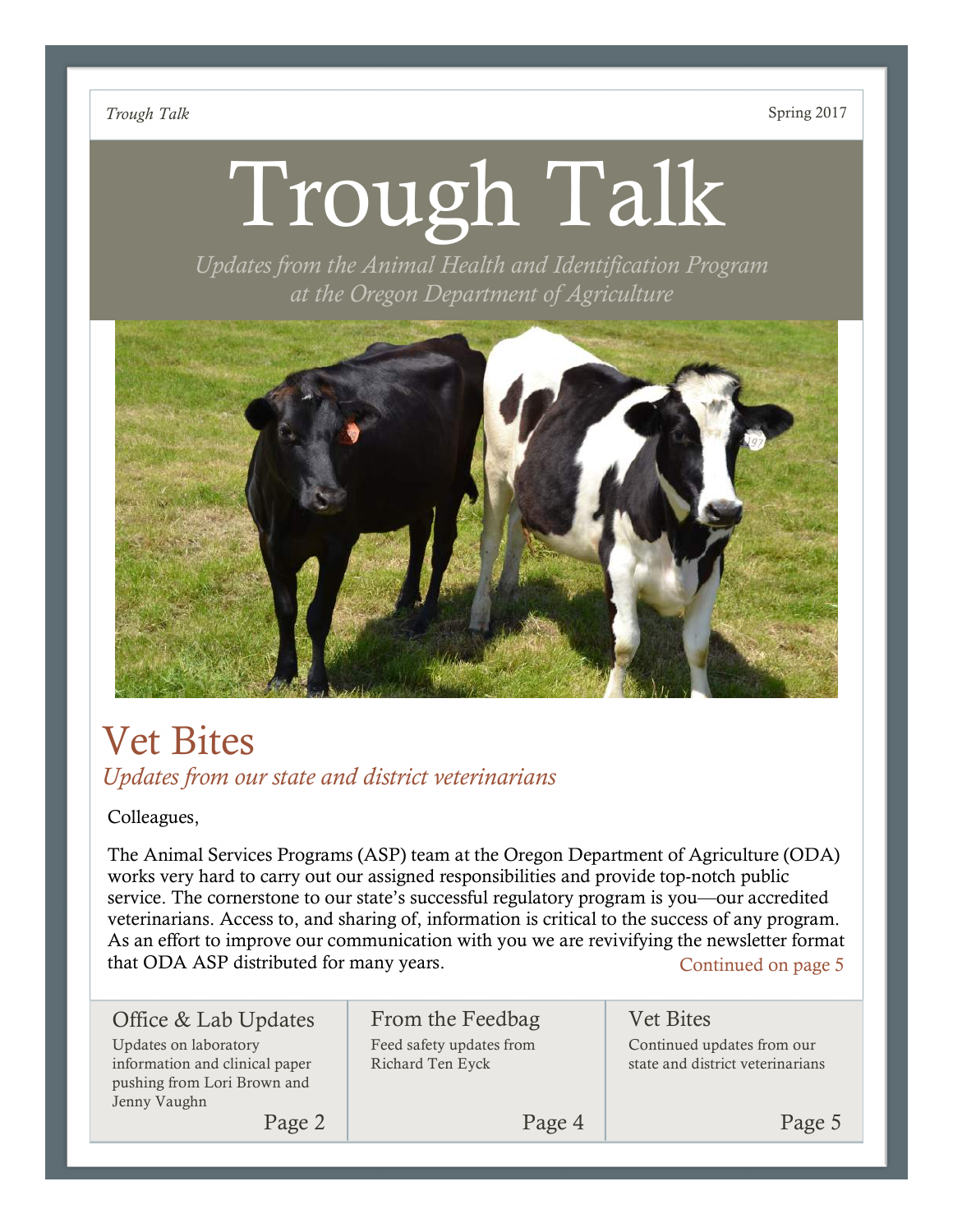## Contact Information

#### Animal Health and Identification Office

Phone: 503-986-4680 Fax: 503-986-4680

Address: 635 Capitol Street NE Salem, OR 97301

#### Animal Health and Identification Laboratory

Hours: Monday – Friday 7:30 am – 4:30 pm

Phone: 503-986-4686 Fax: 844-986-4688

Address: 635 Capitol Street NE Salem, OR 97301

# Clinical Paper Pushing–Office Updates: *Jenny Vaughn*

In an effort to decrease disease traceback response time, the Animal Health office is now maintaining scanned and searchable copies of all Certificates of Veterinary Inspection (CVI), Brucellosis Vaccination Records, Official ID Reports, and Tuberculosis Test records received. This change has significantly improved access to statistical data, simplified trace activities, and streamlined CVI submissions to destination states. As a result of this new electronic process, it is no longer necessary to submit both the original and blue copies of these documents!

Only the original document is required.

Many of the USDA APHIS forms (Brucellosis Vaccination Records, TB Test Records and the like) include a box labeled "Agree. Code." It is most commonly located near the signature box. Please use this box to list either the NAN (National Accreditation Number) or Oregon license number of the signatory veterinarian. Don't forget to include any leading or trailing zeroes. If you have forgotten your NAN give us a call at (503) 986-4680 and we will be happy to look it up.

# Lab Updates: *Lori Brown*

As a laboratory, we pride ourselves on being available and accessible to our clients while running roughly 40,000 tests annually. Our hours are Monday through Friday from 7:30 am to 4:30 pm. We have 3 full time staff—Shannon, Shane, and Lori.

Our testing goes in waves dependent on the seasons and movement needs, we are in the midst of T. foetus (trich) testing right now, receiving up to 500 samples a day. Please remember to check the expiration date of the pouches; this is important. An expired pouch can only result in an unofficial test up to 3 months past the expiration date. The lab will reject pouches more than 3 month past the expiration date.

In addition, we had an increase in EIA testing (Coggins) due to the cancellation of the Coggins test exemption agreement with Idaho and Washington. We want to remind our vets that we run our test daily at 1 pm with emailed or faxed paperwork back to clients by 3 pm. We scan the original EIA forms into the database to electronically send it back to

Continued on page 3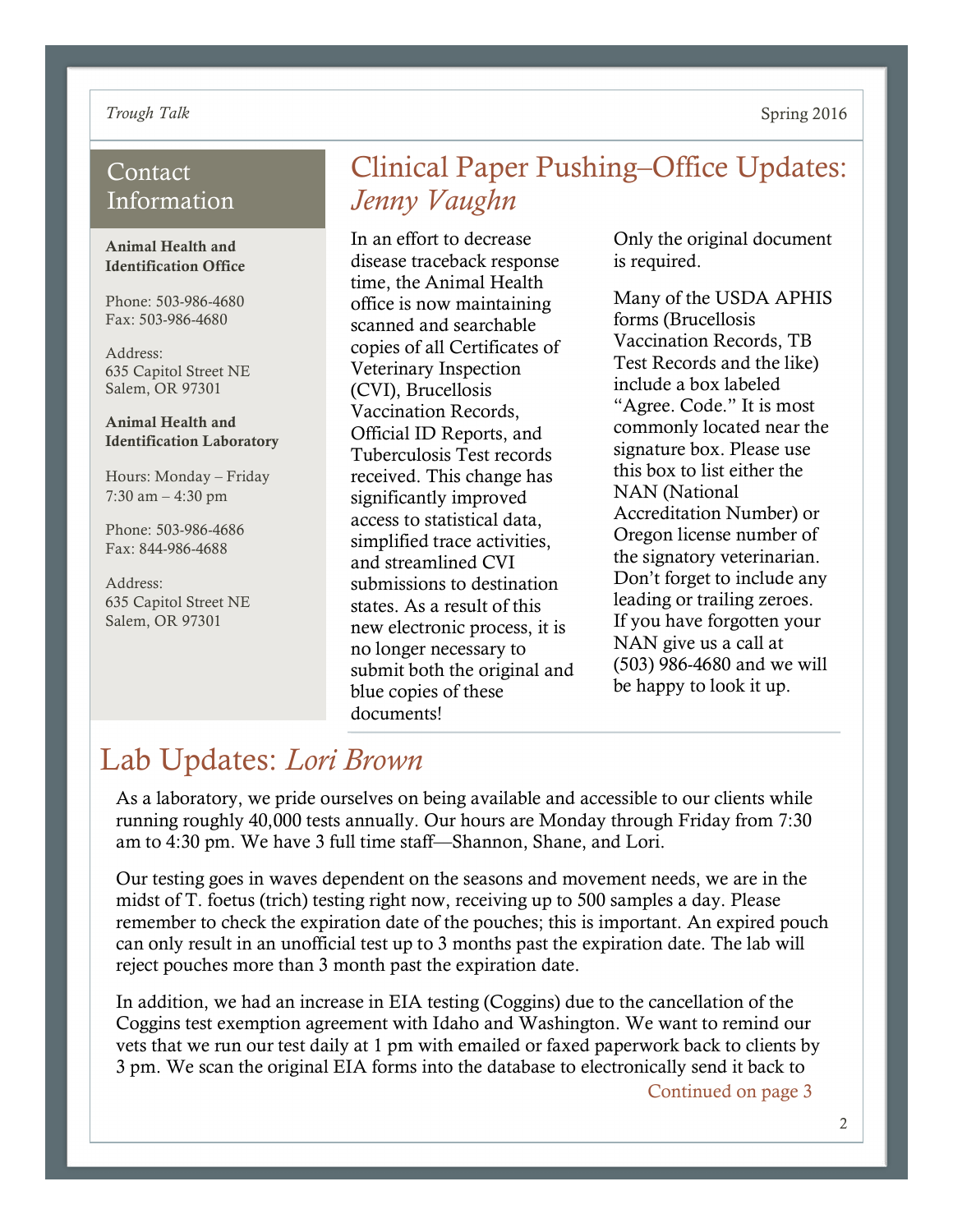our clients. If you have any questions about EIA testing please contact us directly.

Changes are coming to our pricing and test availability in July. We will no longer offer the Respiratory Panel and Anaplasmosis ELISA due to lack of interest. We have also seen an increase over the recent years in our supplies and reagents, which will increase the cost of some of the tests we offer. Please check our website as we do keep it up to date. We will send notice to our clients with the next set of invoicing. Call with any questions and we will try to help! Animal Health Lab: (503) 986-4686

# Birds of a Feather

*Poultry updates from Avian Health Coordinator, Mariah Crawford*

Every spring we welcome the beginning of chick season throughout our state, with hundreds of birds moving across state lines on a daily basis. In preparation, the Oregon Department of Agriculture has deployed over 13,000 pieces of educational material to feed store chains and private poultry producers throughout the state. Animal health officials from the ODA and USDA have participated in chick day talks at local Wilco stores, manned biosecurity and avian influenza educational booths at poultry swaps, and will be working with local 4H and FFA groups



to prepare for the upcoming summer fair season. The focus of this year's outreach efforts will be on backyard biosecurity and reminding poultry owners of the ongoing risk of avian influenza. Because we are not currently in an outbreak situation, some owners and producers may be tempted to let their guard down with respect to biosecurity practices. The fact of the matter is however, highly pathogenic avian influenza (HPAI) continues to circulate in the wild waterfowl population. This fact was demonstrated with the identification of a HPAI positive mallard duck in Alaska on August 23, 2016, and another HPAI positive mallard in Montana on January 9, 2017.

We continue to stress the importance of keeping domestic poultry separate from wild waterfowl and maintaining the "Six Simple Steps of Biosecurity" for backyard producers.

In addition to our HPAI centered outreach, ODA has begun working with the Oregon Health Authority on a cooperative project to prevent live poultry associated salmonella infections (LPAI) in people. This project came about in response to higher-than-average LPAIs among poultry owners in the U.S. in 2016. The first salmonella prevention handout is now available



in print and electronic versions from ODA. We look forward to continuing in this new effort to prevent salmonella infection in both humans and animals this year.

If you have any questions about our avian health program, educational materials, or need to report a sick or dead bird, please do not hesitate to call: (503) 986-4689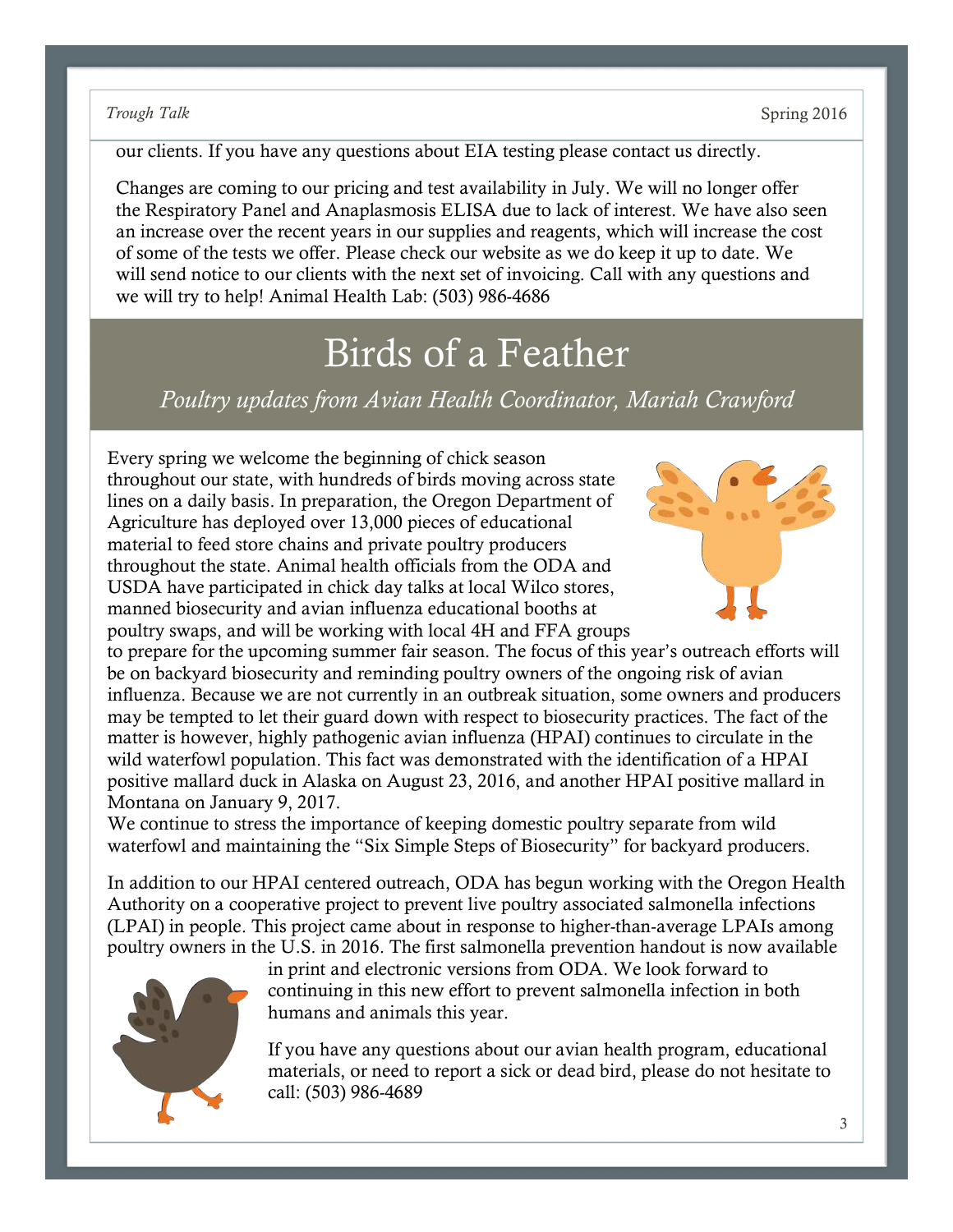

# From the Feed Bag *Updates from Feed Safety Specialist, Richard Ten Eyck*

Locally, we are working on the details to align our enforcement tools with FDA. The FDA's new Food Safety Modernization Act (FSMA) has new federal rules on Good Manufacturing Practices (GMP) for all feed mills and Preventive Controls (PC) for larger mills. If you sell more than \$2.5 million of animal feed, you have obligations under FSMA this year. Everybody else comes in next year. ODA is asking the legislature to change the definition of commercial feed so it covers all animal food, if adulterated.

Can you make  $\frac{1}{2}$  gram of material accurately represent 24 tons of feed? That's the challenge of the Oregon sampling pilot. By gathering lots of little grabs (increments) as a truck unloads, we think we can actually get a repeatable representation of the truckload (decision unit). A representative sample collected properly, by industry or regulators, is key in trusting lab results and making good decisions based on them.

Nationally, we are collaborating with the National Association of State Departments of Agriculture (NASDA) on building the framework for implementation of FSMA state feed programs. This five-year project begins with writing a playbook that lays out the resources and attributes a state feed program will need for FSMA.

#### Upcoming Events:

- $4/28 4/30$ : Oregon Feed and Grain Association Annual Meeting *Salishan, OR*
- $5/2 5/4$ : AAFCO Feed Administrator's Seminar *Medora, ND*
- 8/10 8/12: AAFCO Annual Meeting *Bellevue, WA*
- $\cdot$  8/12 8/13: AAFCO Pet Food labeling workshop *Bellevue, WA*

#### Contact Information:

Richard Ten Eyck Phone: (503) 986-4691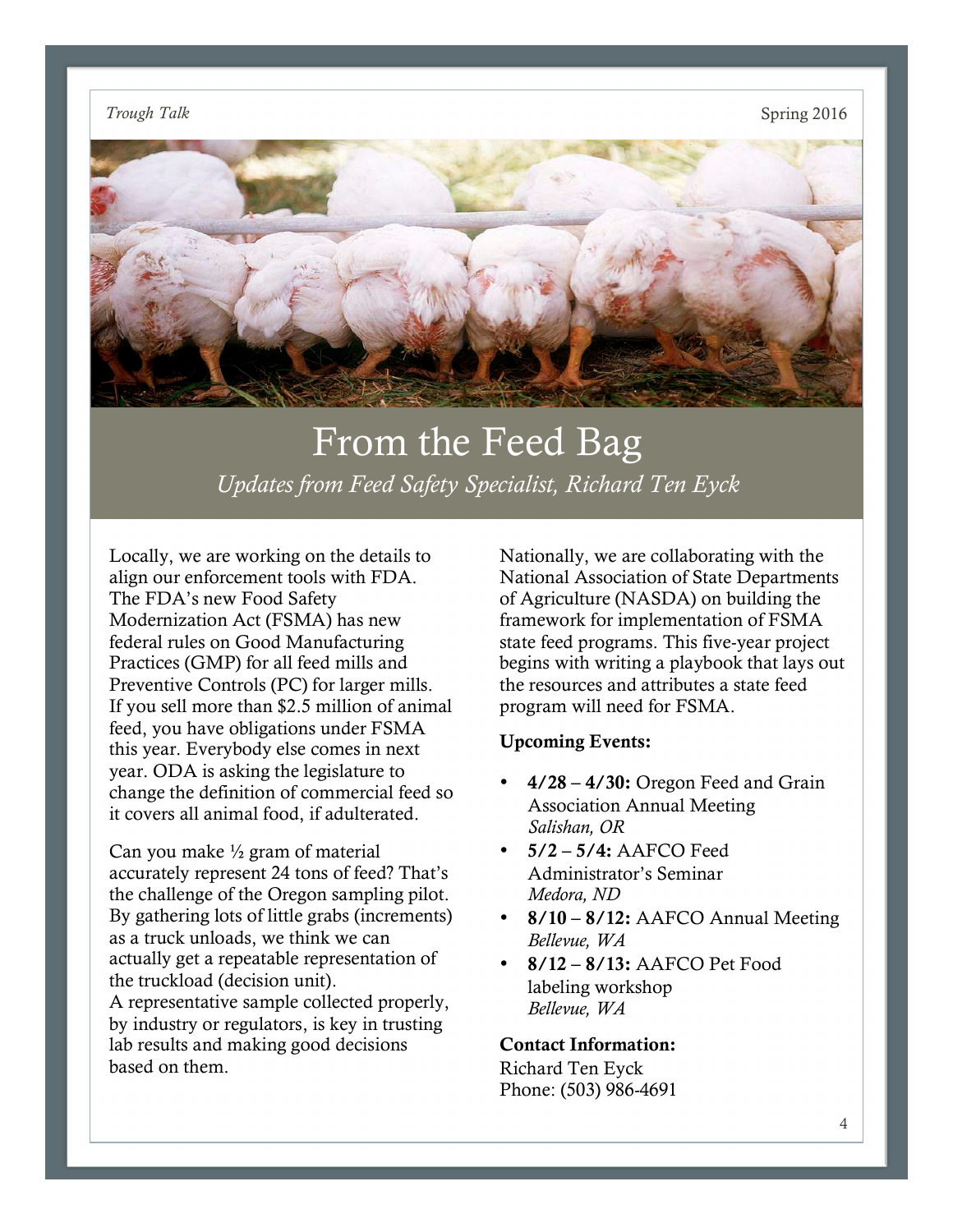## Continued from page 1

Historically, our newsletter was known as *Animal Health Notes*. We are changing the title to *Trough Talk*. Our goal will be to provide a semiannual publication of timely ASP specific information that we can share with you. Hopefully, the information provided will help you serve your clients better, thereby safeguarding the health of Oregon's animals and citizens.

I thought it would be appropriate to provide a brief review of what the ASP programs does, people we have on staff, and how we are organized within ODA. About five years ago the ASP program was combined with the Food Safety program. I should also mention that the Animal Identification program (Brands) is closely aligned with Animal Services and is included in the ODA Food Safety and Animal Services Programs. The Brands program is administered separately from the ASP. Mr. Jack Noble is the manager of that program, and you may hear from him from time to time in this newsletter. ASP personnel include: the State Veterinarian; office manager (Karen Apiado) and support staff (Kim Lawson, Diane Gookin, Jenny Vaughn, and Suzanne Byers also providing assistance); two district veterinarians (Dr. Scott Essex (East) and Dr. Ryan Scholz (West); avian health coordinator (Mariah Crawford); feeds specialist (Richard Teneyck); and three laboratory staff comprised of the clinical lead (Lori Brown) and technicians (Shannon Coulombe and Shane Smith).



#### What we do:

Our main job is to work with the USDA, and you, to provide the assurance of health for animals leaving our state and for those animals coming into the state. The document that provides the assurance of health is the Certificate of Veterinary Inspection (CVI). The information you provide on those CVIs is recorded in our database and forwarded on to the state of destination. Similarly, the information on all incoming CVIs is recorded. The upgrades that have been made in our databases provide us with a tool for rapid and efficient animal tracking capability. When we pair the information from our animal health database with information in the Brands Program database, we have animal tracking capability that is one of the best in the country. That said, the information in our databases does not get there by itself. We rely on the very hard work of our dedicated staff for data entry. One of our goals is to try and ease the data entry job by increasing the use of electronic based documents. We will bring you more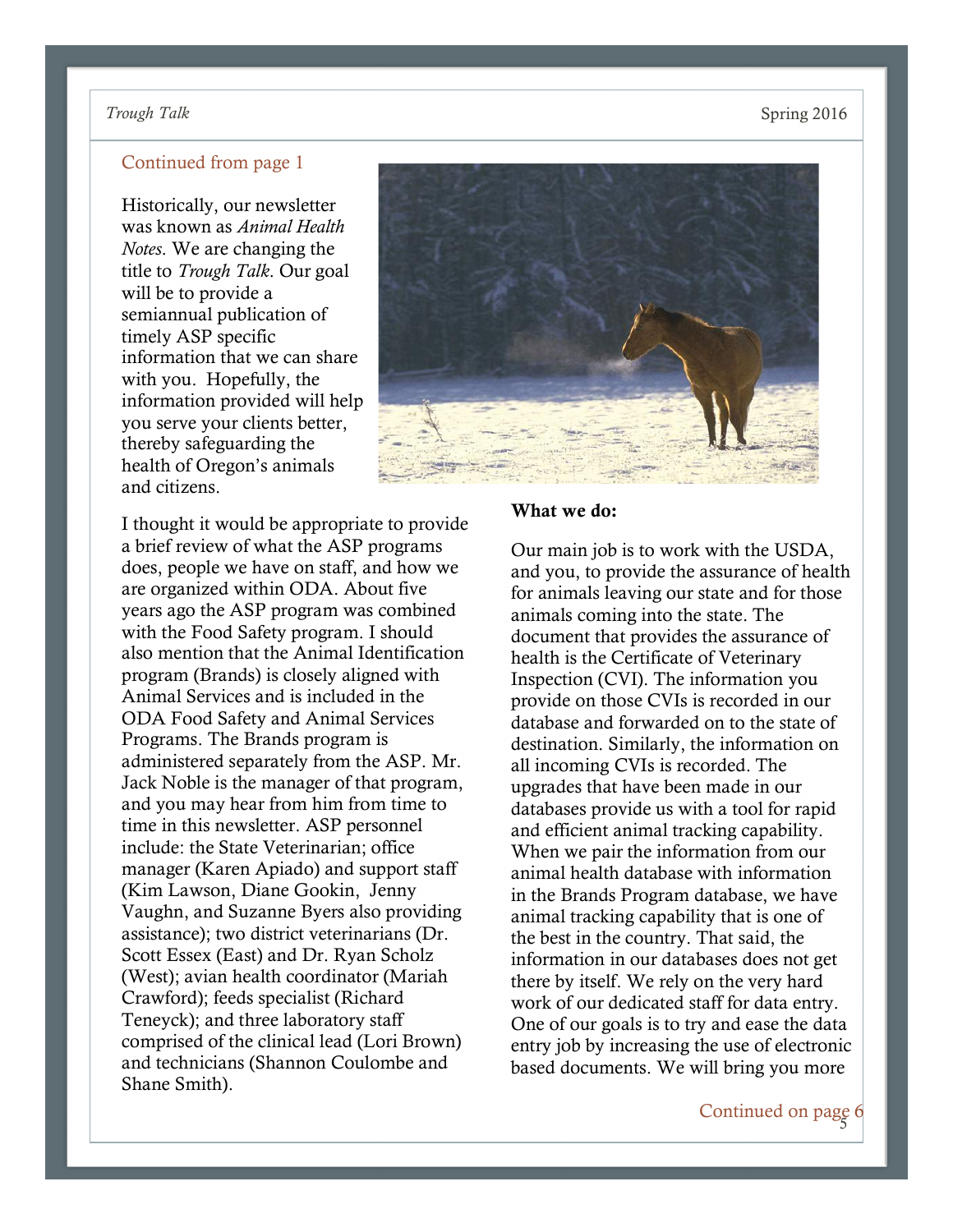

Other important tasks that we attend to on a day-to-day basis include: disease surveillance, which sometimes requires us to investigate and respond quickly to reportable and significant diseases, as well as diseases of public health concern; planning for large-scale disease outbreaks and natural disaster emergencies; process pasture-to-

information on this topic in the near future. Our animal health laboratory staff stays very busy conducting the many required tests required for interstate movement of livestock and for disease surveillance. Our Feeds Program Specialist oversees the required registration of commercial feeds sold in Oregon; reviews labels for all commercial feed blends; samples feeds to ensure nutrient content is consistent with label; inspects medicated feed producers for compliance with current good manufacturing practice regulations; and investigates illnesses potentially associated with feed. The Avian Health Coordinator is another key position for the ASP. She manages the National Poultry Improvement Plan. That program has been growing at a steady rate and participants must follow sanitation, testing, and record keeping procedures. Outreach and education is a key part of that program's success.

pasture permit requests; provide support and liaison to private veterinary practitioners and OVMA; manage the veterinary product registration program; maintain the existing exotic animal permits; provide input to legislature on concerns pertaining to animal health; modify, negotiate, write, propose to legislature pertinent statues and rules; liaison with other agencies and animal industry groups; and somehow, keep up with the forms, filing, billing, reporting and other administrative responsibilities that drives the whole operation.

I hope this brief overview gives you a glimpse into the inner-workings of our office. The *Trough Talk* newsletter will be a collective effort of our staff to assemble information from their perspective for your benefit. We welcome your comments and feedback.

Best regards,

Brad R. LeaMaster, DVM, M.S., Ph.D.

State Veterinarian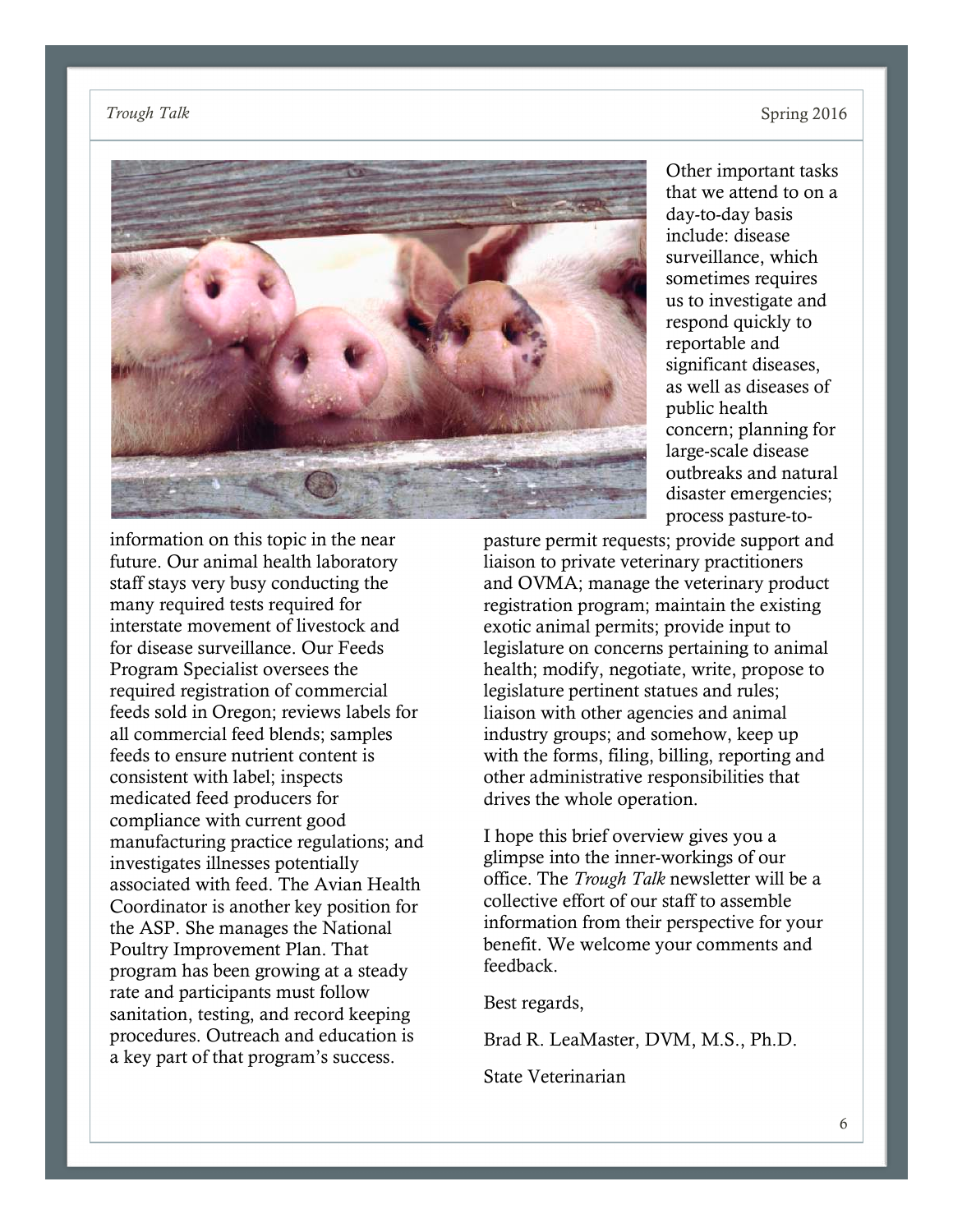# East Side Update: *Dr. Scott Essex*

## Trichomoniasis in Oregon: Still a problem for producers?

Ten years ago, Oregon diagnosed 29 positive Oregon herds with trichomoniasis. At the time, affected counties were Klamath, Lake, Harney, Malheur, Grant, and Baker. Testing was by culture. Huge gains in improving management to eliminate trich have been made. Clearly, the hard work of both veterinarians and the producers has helped reduce the impact of this economic disease. However, trichomoniasis is still a risk in certain parts of the state.

Great news, thus far, for the Oregon trich year in 2017. Only two herds have been diagnosed, both in the Klamath area, which summer here and spend the winter in California on a second ranch. Exposure of Oregon cattle as a result of pasture permitting from other states adds 3 positive herds (Lake and Klamath Counties). This is an improvement. Pasture permitting of cattle last year totaled approximately 110,000 head, over 1,000 bulls.

Oregon's current assessed risk to trich is moderate due to the historic movement of cattle following grass from winter to summer out of trich hot zone regions. Current testing requirements for these cattle are good, but will not be 100% accurate due to the nature of the organism.

Take home messages for the producer are the same:

- Know where your risks are by engaging with your herd health veterinarian.
- Avoid purchasing/leasing unknown open, or short bred cows, and nonvirgin bulls, especially from public markets.
- Know the history of the cattle around you and minimize potential to commingle through management strategies.
- If public land grazing, turn out bred cattle or yearlings to the high-risk areas.

Oregon cattlemen tested over 13,000 bulls last year. Improvements have been made to help synchronize testing requirements in each state, with PCR as an official diagnostic test and an increase to the age limit for virgin bulls. Know your state

Pooling of samples—which can lower the sensitivity of the test by PCR—is still not accepted by all states. I am very thankful for the amount of moisture we have received to fill our reservoirs and help agriculture this year. However, I am also ready for the grass to be growing. Record-breaking storms affected many counties across the Pacific Northwest, ending in a declared state of emergency by Governor Kate Brown. The devastation was extreme in Malheur County due to surpassed snow loads. We received several calls regarding stranded cattle without access to water and feed. We also had reports of increased mortality events involving high-risk production cycle cattle.

In the end, Oregon did what it does best. Local response was the most effective approach, with neighbors helping neighbors.

Questions on trich pertaining to your area can be discussed by phone or email. Thanks again for all your good work out there.

Scott Essex, DVM, M.S.

(503) 428-7458 sessex@oda.state.or.us